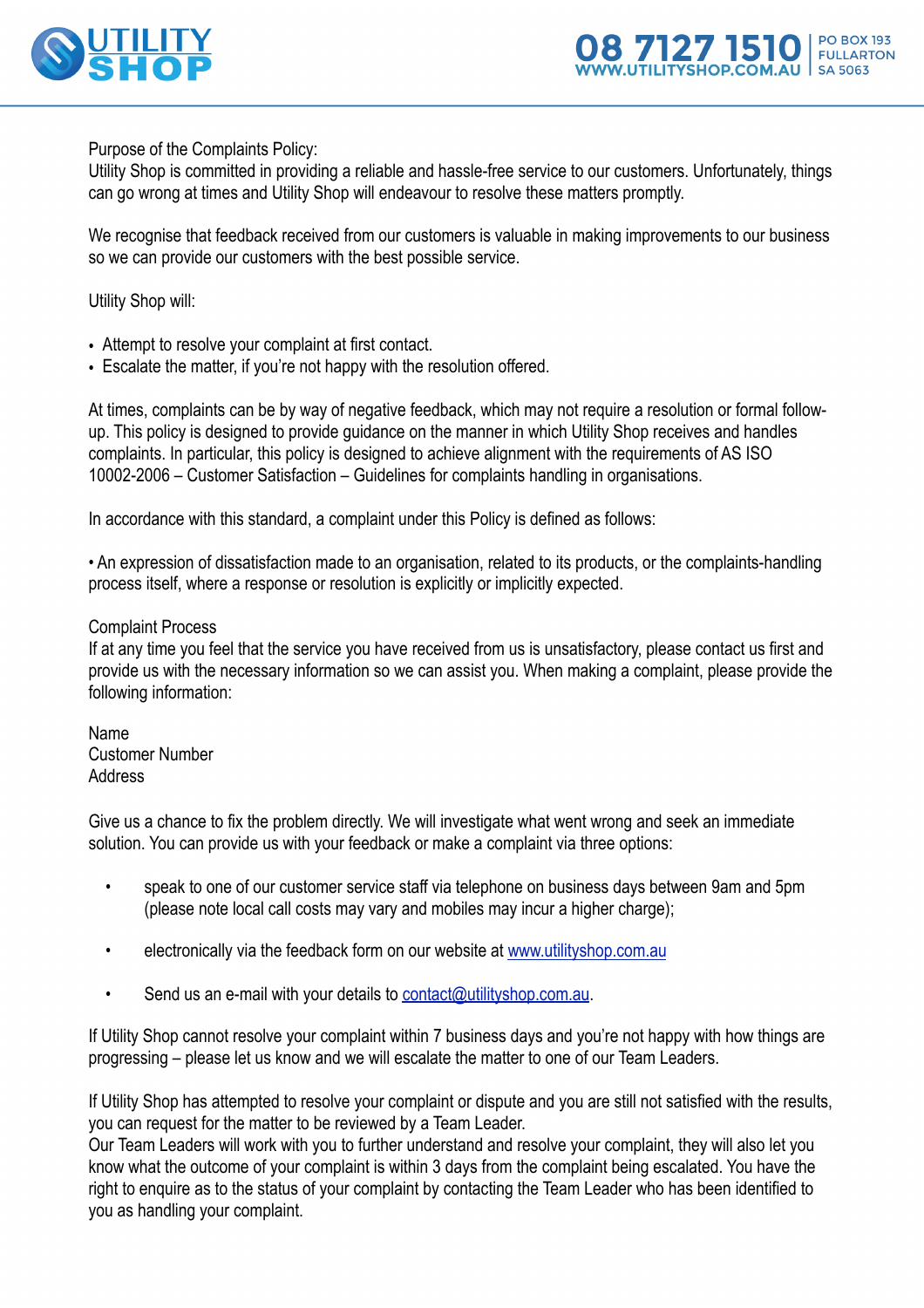



If you are not satisfied with the outcome of our internal escalated review of your complaint you can refer your dispute to the relevant state Energy & Water Ombudsman who will conduct an independent investigation at no cost to you.

This is a free independent resolution service available for Electricity, Gas and Water customers.

For SA: Energy and Water Ombudsman SA - [www.ewosa.com.au](http://www.ewosa.com.au/) GPO Box 2947, Adelaide, SA 5001 Free Call: 1800 665 565

For Victoria: Energy and Water Ombudsman (Victoria) - [www.ewov.com.au](http://www.ewov.com.au/) GPO Box 469, Melbourne, Victoria 3001 Free call (except mobile phones): 1800 500 509

For NSW: Energy and Water Ombudsman New South Wales - [www.ewon.com.au](http://www.ewon.com.au/) PO Box K1343, Haymarket, NSW, 1240 Free call: 1800 246 545 Email: [omb@ewon.com.au](mailto:omb@ewon.com.au)

For QLD: Energy and Water Ombudsman Queensland - [www.ewoq.com.au](http://www.ewoq.com.au/) PO box 3640, South Brisbane, Queensland, 4101 Free call: 1800 662 837 Email: [complaints@ewoq.com.au](mailto:complaints@ewoq.com.au)

For Interpreter service for languages other than English please call: 13 14 50 إذا كنت بحاجة إلى مترجم إتصل بالرقم: 50 14 13 **:Arabic**

**Chinese:** 如果您需要翻譯,請致電: 13 14 50

**Croatian:** Ako trebate tumača, nazovite: 13 14 50

**Greek:** Αν χρειάζεστε διερμηνέα, τηλεφωνήστε: 13 14 50

**Italian:** Se hai bisogno di un interprete, chiamate: 13 14 50

اگر شما لزم است, فراخوان 450 131 **:Persian**

**Polish:** Jeśli potrzebujesz tłumacza, zadzwoń: 13 14 50

**Portuguese:** Se você precisar de um intérprete, ligue para: 13 14 50

**Serbian:** Ако треба тумача, назовите: 13 14 50

**Spanish:** Si usted necesita un intérprete, llame al: 13 14 50

**Turkish:** Eğer bir tercümana ihtiyacınız Arama: 13 14 50

**Vietnamese:** Nếu bạn cần một thông dịch viên, xin gọi: 13 14 50